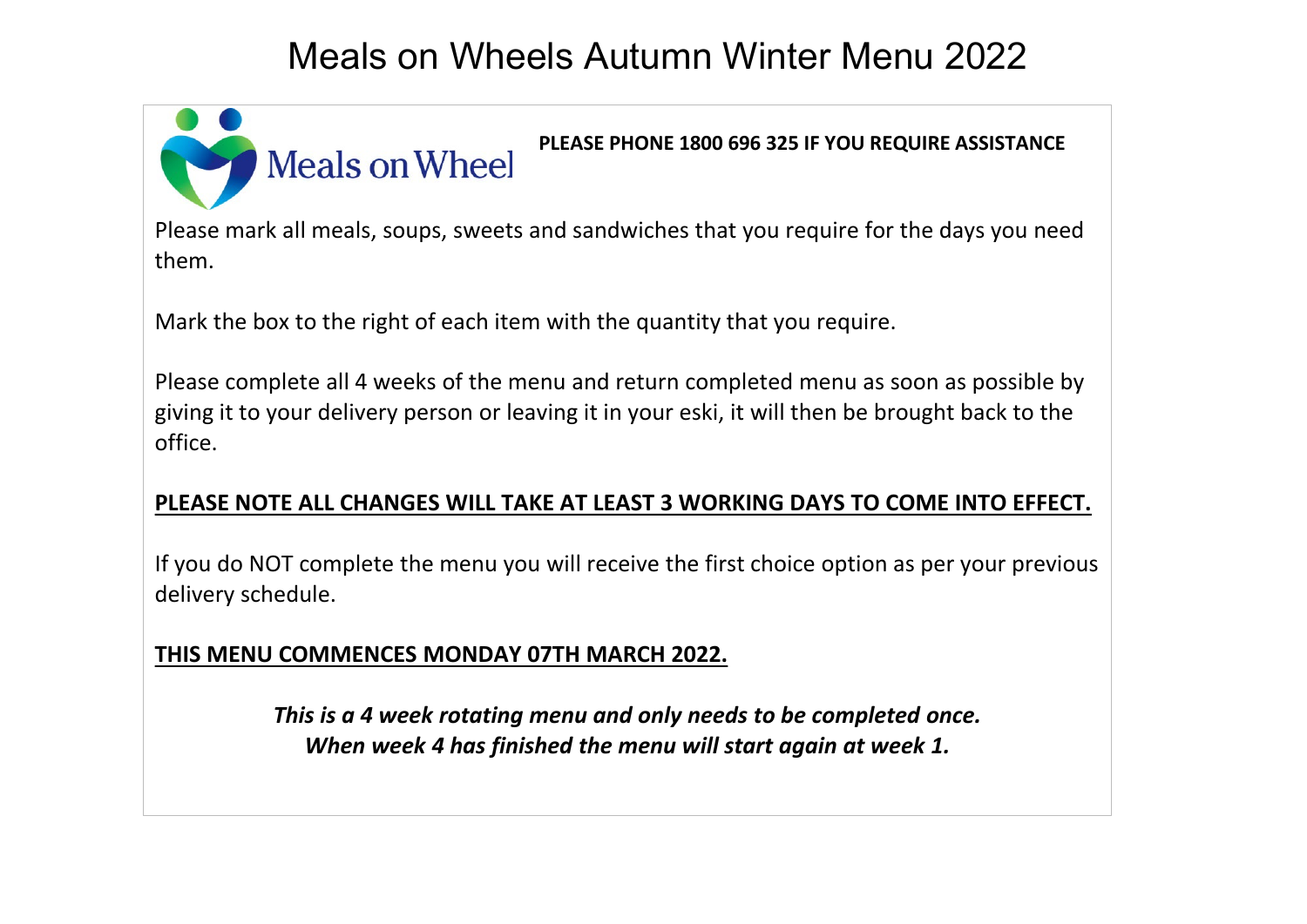

**CLIENT NAME:**<br>BRANCH:



| <b>MONDAY</b>                                | <b>QTY</b> | <b>TUESDAY</b>                                               | <b>QTY</b> | <b>WEDNESDAY</b>                            | <b>QTY</b> | <b>THURSDAY</b>                                          | QTY | <b>FRIDAY</b>                                                      | <b>QTY</b> | <b>SATURDAY</b>                           | <b>QTY</b> |
|----------------------------------------------|------------|--------------------------------------------------------------|------------|---------------------------------------------|------------|----------------------------------------------------------|-----|--------------------------------------------------------------------|------------|-------------------------------------------|------------|
| <b>Tomato Soup</b>                           |            | Beef & Vegetable Soup                                        |            | <b>Pumpkin Soup</b>                         |            | <b>French Onion Soup</b>                                 |     | Cream of Chicken Soup                                              |            | <b>Frozen Soup</b>                        |            |
| Pickled Pork & Mustard<br>Sauce              |            | <b>Poached Chicken Breast</b><br>& Green Peppercorn<br>Sauce |            | Roast Lamb & Gravy<br>with Mint Jelly       |            | <b>Battered Sweet N Sour</b><br>Chicken with Fried Rice  |     | <b>Battered Flathead</b><br>Fillet, Tartare Sauce &<br>Lemon Wedge |            | <b>Frozen Main</b>                        |            |
| Beef & Vegetable Curry<br>with Rice          |            | Shepherds Pie                                                |            | Ham Steak with Plum<br>Glaze                |            | Beef Rissoles & Gravy                                    |     | Creamy Chicken<br>Fettuccine                                       |            | <b>Frozen Dessert</b>                     |            |
| Sliced Chicken & Herb<br>Gravy               |            | Sliced Pork & Mustard<br>Sauce                               |            | Crumbed Whiting &<br>Tartare Sauce          |            | Sliced Lamb & Mint<br>Sauce                              |     | Sliced Beef & Gravy                                                |            | <b>SUNDAY</b>                             | <b>QTY</b> |
| Tomato, Cheese &<br><b>Mushroom Omelette</b> |            | Haloumi & Pumpkin<br><b>Tart</b>                             |            | Tofu & Stir-fried<br>Vegetables             |            | <b>Roasted Vegetable</b><br>Casserole                    |     | Vegetable Patties &<br><b>Tomato Relish</b>                        |            | <b>Frozen Soup</b>                        |            |
| <b>Chicken Salad</b>                         |            | Pork Salad                                                   |            | Tuna Salad                                  |            | Lamb Salad                                               |     | <b>Beef Salad</b>                                                  |            | <b>Frozen Main</b>                        |            |
| <b>Mixed White</b><br>Sandwiches             |            | <b>Mixed White</b><br>Sandwiches                             |            | Mixed White<br><b>Sandwiches</b>            |            | <b>Mixed White</b><br>Sandwiches                         |     | Mixed White<br>Sandwiches                                          |            | <b>Frozen Dessert</b>                     |            |
| <b>Mixed Wholemeal</b><br>Sandwiches         |            | <b>Mixed Wholemeal</b><br><b>Sandwiches</b>                  |            | <b>Mixed Wholemeal</b><br><b>Sandwiches</b> |            | <b>Mixed Wholemeal</b><br>Sandwiches                     |     | <b>Mixed Wholemeal</b><br><b>Sandwiches</b>                        |            | FOR OFFICE USE ONLY<br>Quantity of meals: |            |
| Bread & Butter Pudding<br>with Custard       |            | Paylova with Berries &<br>Cream                              |            | Apple Pie & Custard                         |            | <b>Sticky Date Pudding &amp;</b><br><b>Caramel Sauce</b> |     | Chocolate Bavarian<br>with Cream                                   |            | Date entered:                             |            |
| <b>Fruit Only</b>                            |            | Jelly & Custard                                              |            | Fruit & Custard                             |            | Jelly                                                    |     | <b>Fresh Fruit</b>                                                 |            | Entered by:                               |            |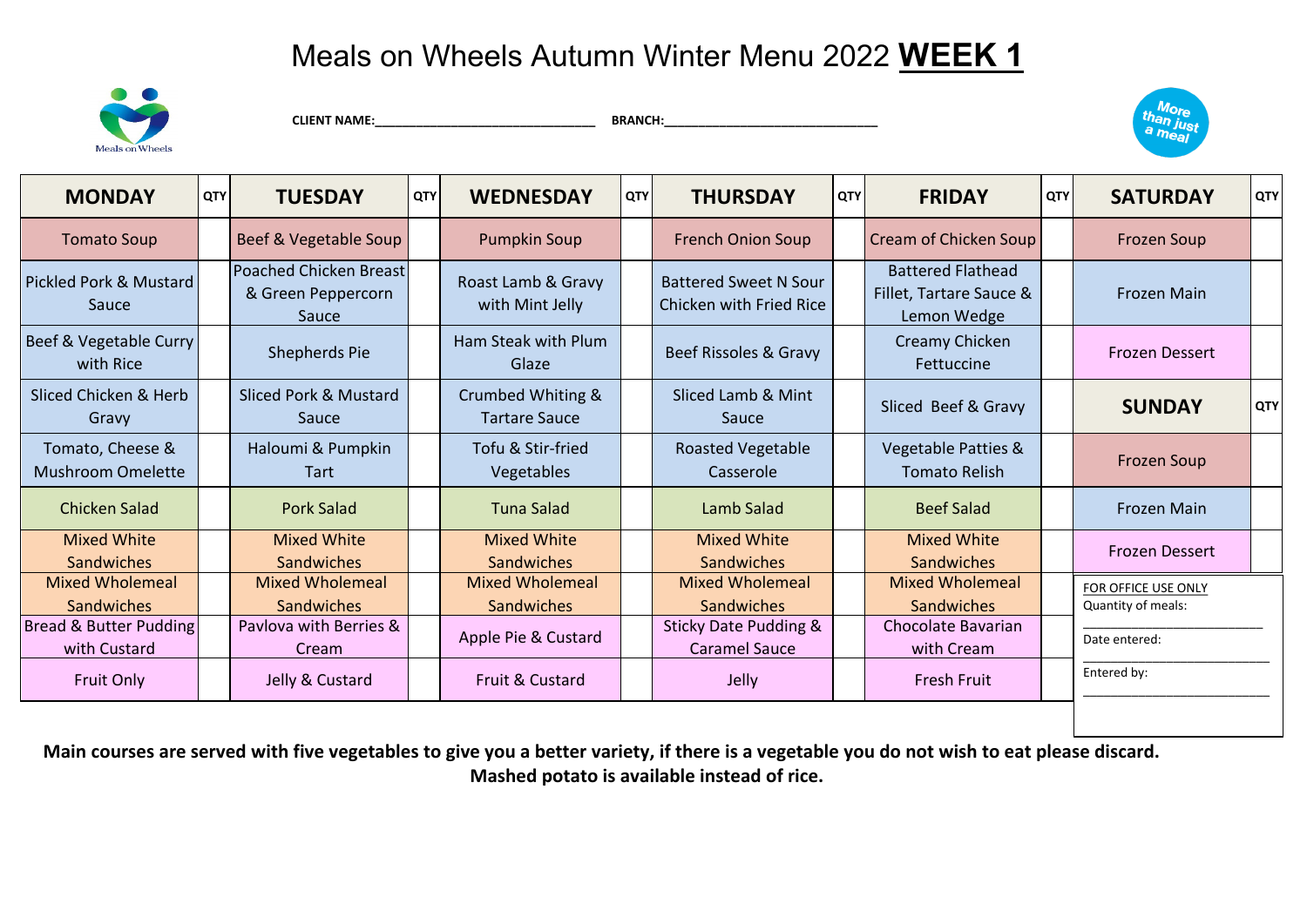

 **CLIENT NAME:\_\_\_\_\_\_\_\_\_\_\_\_\_\_\_\_\_\_\_\_\_\_\_\_\_\_\_\_\_\_\_\_ BRANCH:\_\_\_\_\_\_\_\_\_\_\_\_\_\_\_\_\_\_\_\_\_\_\_\_\_\_\_\_\_\_\_**



| <b>MONDAY</b>                              | <b>QTY</b> | <b>TUESDAY</b>                   | <b>QTY</b> | <b>WEDNESDAY</b>                             | QTY | <b>THURSDAY</b>                         | QTY | <b>FRIDAY</b>                                                  | QTY | <b>SATURDAY</b>       | QTY        |
|--------------------------------------------|------------|----------------------------------|------------|----------------------------------------------|-----|-----------------------------------------|-----|----------------------------------------------------------------|-----|-----------------------|------------|
| Chicken & Vegetable<br>Soup                |            | <b>Minestrone Soup</b>           |            | <b>Tomato Soup</b>                           |     | <b>Cream of Cauliflower</b><br>Soup     |     | <b>Spring Vegetable Soup</b>                                   |     | Frozen Soup           |            |
| Chicken & Mushroom<br>Casserole            |            | <b>Irish Stew</b>                |            | Roast Pork Loin, Gravy<br>& Apple Sauce      |     | Beef Rissoles & Gravy                   |     | <b>Grilled Barramundi</b><br>with Citrus & Paprika<br>Marinade |     | Frozen Main           |            |
| Silverside & Mustard<br>Sauce              |            | Egg & Bacon Pie with<br>Chutney  |            | <b>Savoury Sausage</b><br>Casserole          |     | Sweet 'N' Sour Pork &<br><b>Rice</b>    |     | Spaghetti Bolognese                                            |     | <b>Frozen Dessert</b> |            |
| Sliced Pork, Gravy &<br><b>Apple Sauce</b> |            | Sliced Lamb & Gravy              |            | Salmon Patties &<br>Lemon Wedge              |     | Sliced Chicken & Gravy                  |     | Sliced Beef & Red Wine<br>Sauce                                |     | <b>SUNDAY</b>         | <b>QTY</b> |
| Honey Soy Asian<br>Vegetable with Tofu     |            | <b>Three Cheese Omelette</b>     |            | Ricotta, Carrot &<br><b>Pumpkin Fritters</b> |     | Cauliflower & Cheese<br>Pie             |     | Tempura Mushrooms,<br>Noodles & Garlic Aioli<br>Sauce          |     | <b>Frozen Soup</b>    |            |
| <b>Pork Salad</b>                          |            | Lamb Salad                       |            | <b>Flaked Salmon Salad</b>                   |     | Chicken Salad                           |     | <b>Beef Salad</b>                                              |     | <b>Frozen Main</b>    |            |
| <b>Mixed White</b><br>Sandwiches           |            | <b>Mixed White</b><br>Sandwiches |            | <b>Mixed White</b><br><b>Sandwiches</b>      |     | <b>Mixed White</b><br><b>Sandwiches</b> |     | <b>Mixed White</b><br><b>Sandwiches</b>                        |     | <b>Frozen Dessert</b> |            |
| <b>Mixed Wholemeal</b>                     |            | <b>Mixed Wholemeal</b>           |            | <b>Mixed Wholemeal</b>                       |     | <b>Mixed Wholemeal</b>                  |     | <b>Mixed Wholemeal</b>                                         |     |                       |            |
| Sandwiches                                 |            | Sandwiches                       |            | Sandwiches                                   |     | <b>Sandwiches</b>                       |     | <b>Sandwiches</b>                                              |     |                       |            |
| Raspberry Cheesecake                       |            | Apricot Crumble &                |            | Fruit Pudding & Custard                      |     | Lemon Meringue Pie &                    |     | Chocolate Mud cake &                                           |     |                       |            |
| & Cream                                    |            | Cream                            |            |                                              |     | Cream                                   |     | <b>White Chocolate Sauce</b>                                   |     |                       |            |
| <b>Fruit Only</b>                          |            | Jelly & Custard                  |            | Fruit & Custard                              |     | Jelly                                   |     | <b>Fresh Fruit</b>                                             |     |                       |            |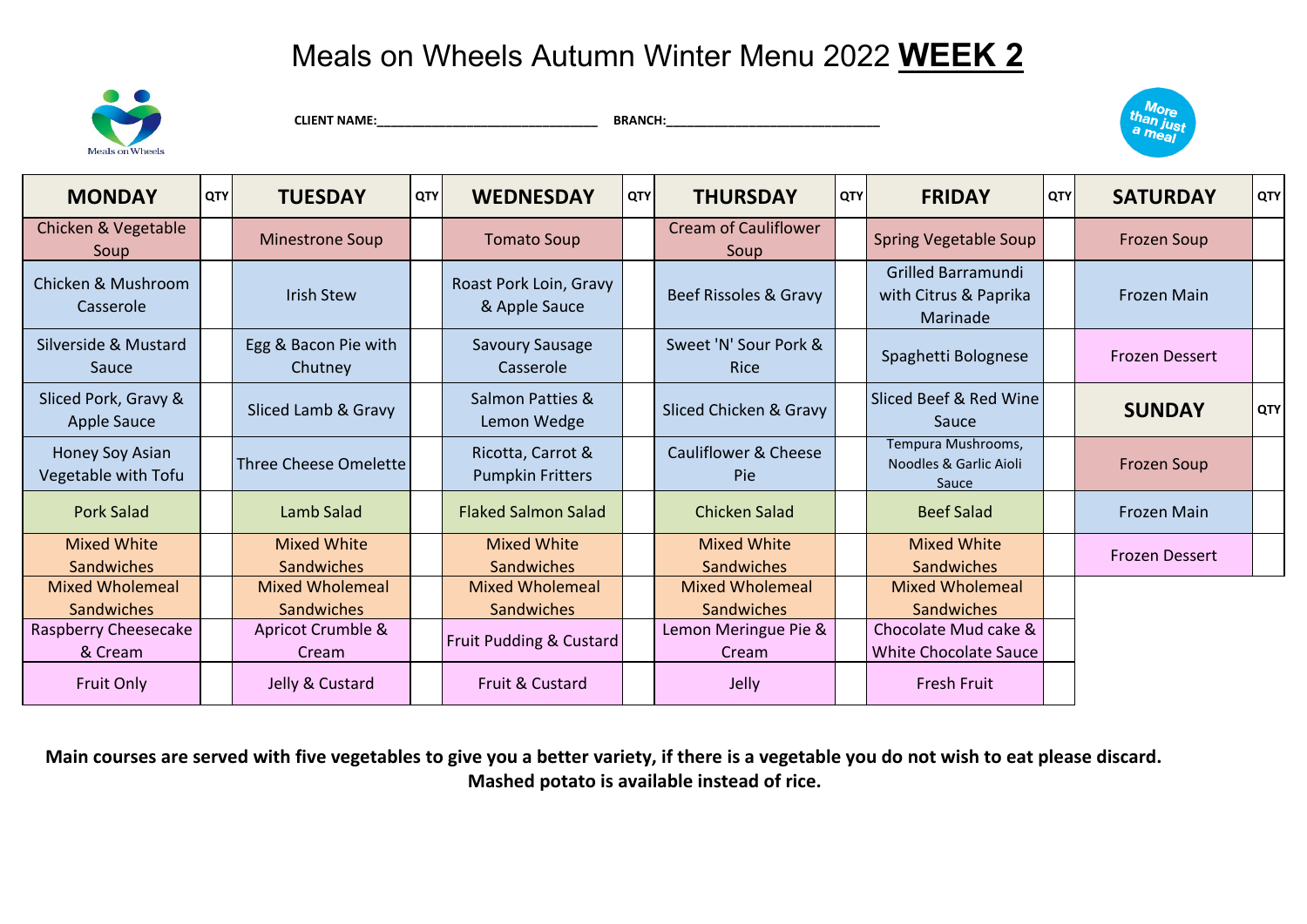

**CLIENT NAME:**<br>BRANCH:



| <b>MONDAY</b>                                                       | <b>QTY</b> | <b>TUESDAY</b>                                   | <b>QTY</b> | <b>WEDNESDAY</b>                                   | <b>QTY</b> | <b>THURSDAY</b>                          | <b>QTY</b> | <b>FRIDAY</b>                                    | <b>QTY</b> | <b>SATURDAY</b>    | <b>QTY</b> |
|---------------------------------------------------------------------|------------|--------------------------------------------------|------------|----------------------------------------------------|------------|------------------------------------------|------------|--------------------------------------------------|------------|--------------------|------------|
| <b>Tomato Soup</b>                                                  |            | Cream of Chicken Soup                            |            | Beef & Vegetable Soup                              |            | Spring Vegetable Soup                    |            | <b>Roast Pumpkin Soup</b>                        |            | <b>Frozen Soup</b> |            |
| Lamb Korma with<br>Basmati Rice                                     |            | <b>Grilled Pork Chipolatas</b><br>with BBQ Glaze |            | Roast Beef & Red Wine<br>Gravy                     |            | Chicken Parmigiana                       |            | Crumbed Whiting,<br>Lemon & Tartare Sauce        |            | <b>Frozen Main</b> |            |
| Chicken Kiev & Garlic<br><b>Butter Sauce</b>                        |            | <b>Italian Beef Pasta</b>                        |            | <b>Grilled Chicken Tenders</b><br>& Seeded Mustard |            | Prawn Curry & Rice                       |            | Peppered Beef<br>Casserole                       |            | Frozen Dessert     |            |
| Sliced Pork & Apple<br>Sauce                                        |            | Sliced Chicken & Gravy                           |            | Beer Battered Flathead<br>& Lemon Wedge            |            | Sliced Lamb, Gravy &<br>Mint Jelly       |            | Sliced Turkey, Gravy &<br><b>Cranberry Sauce</b> |            | <b>SUNDAY</b>      | QTY        |
| <b>Tempura Cauliflower</b><br><b>Bites with Beetroot</b><br>Chutney |            | Pumpkin & Spinach<br><b>Fritters</b>             |            | Cheese & Mushroom<br>Omelette                      |            | Vegetable Chow Mien                      |            | Curried Chickpea &<br>Potato Pie                 |            | <b>Frozen Soup</b> |            |
| <b>Pork Salad</b>                                                   |            | Chicken Salad                                    |            | Tuna Salad                                         |            | Lamb Salad                               |            | <b>Turkey Salad</b>                              |            | <b>Frozen Main</b> |            |
| <b>Mixed White</b><br>Sandwiches                                    |            | <b>Mixed White</b><br>Sandwiches                 |            | <b>Mixed White</b><br>Sandwiches                   |            | <b>Mixed White</b><br>Sandwiches         |            | <b>Mixed White</b><br>Sandwiches                 |            | Frozen Dessert     |            |
| <b>Mixed Wholemeal</b><br><b>Sandwiches</b>                         |            | <b>Mixed Wholemeal</b><br>Sandwiches             |            | <b>Mixed Wholemeal</b><br>Sandwiches               |            | <b>Mixed Wholemeal</b><br>Sandwiches     |            | <b>Mixed Wholemeal</b><br>Sandwiches             |            |                    |            |
| Apple Crumble &<br>Custard                                          |            | Carrot Cake & Cream                              |            | <b>Strawberry Cheesecake</b>                       |            | Chocolate Cake &<br><b>Whipped Cream</b> |            | Pavlova, Cream & Berry<br>Coulis                 |            |                    |            |
| Fruit Only                                                          |            | Jelly & Custard                                  |            | Fruit & Custard                                    |            | Jelly                                    |            | <b>Fresh Fruit</b>                               |            |                    |            |